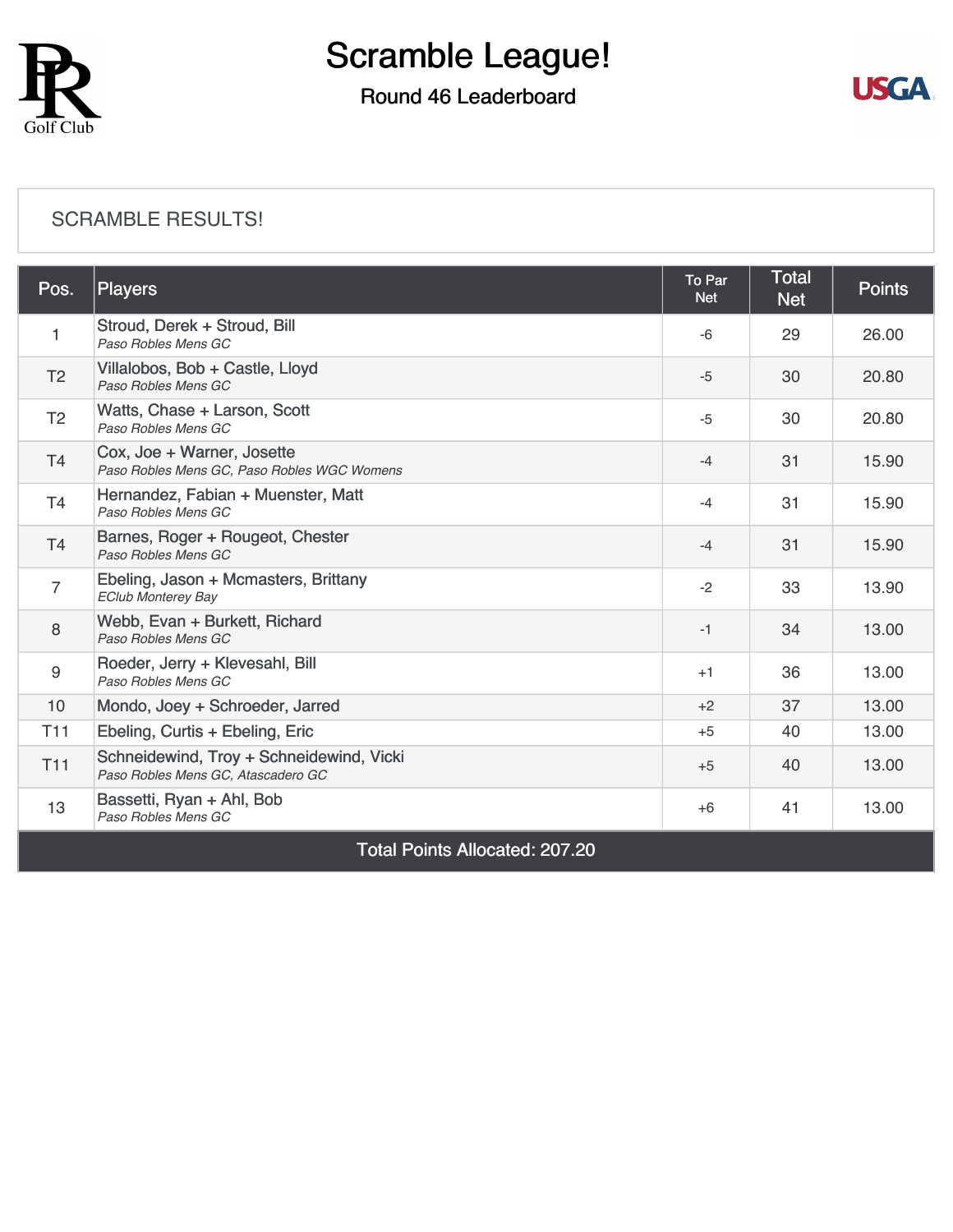

#### Round 46 Leaderboard



## [GROSS SKINS!](https://cdn2.golfgenius.com/v2tournaments/8204916490701422382?called_from=&round_index=46) Players Share Communication of the Skins Purse Purse Details [Watts, Chase + Larson, Scott](https://cdn2.golfgenius.com/tournaments2/details/8205447956430634908)<br>Paso Robles Mens GC **Part Accord 7 & 130.00** Birdie on 2, Birdie on 7, Birdie on 9 Total Purse Allocated: \$130.00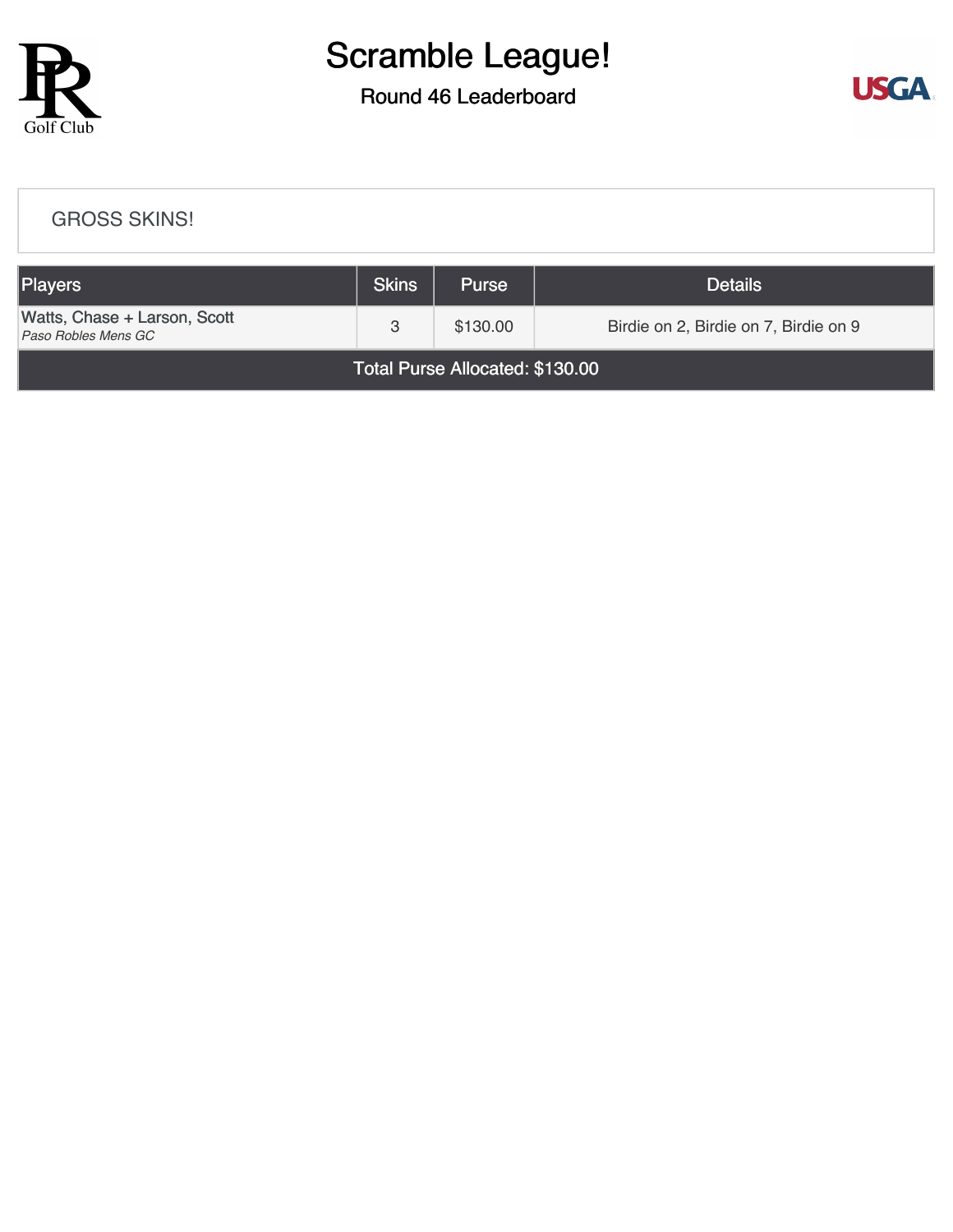

### Round 46 Leaderboard



#### [NET SKINS!](https://cdn2.golfgenius.com/v2tournaments/8204955405051281199?called_from=&round_index=46)

| <b>Players</b>                                       | <b>Skins</b> | <b>Purse</b> | <b>Details</b> |  |  |  |
|------------------------------------------------------|--------------|--------------|----------------|--|--|--|
| Watts, Chase + Larson, Scott<br>Paso Robles Mens GC  |              | \$65.00      | Eagle on 2     |  |  |  |
| Webb, Evan + Burkett, Richard<br>Paso Robles Mens GC |              | \$65.00      | Eagle on 5     |  |  |  |
| Total Purse Allocated: \$130.00                      |              |              |                |  |  |  |